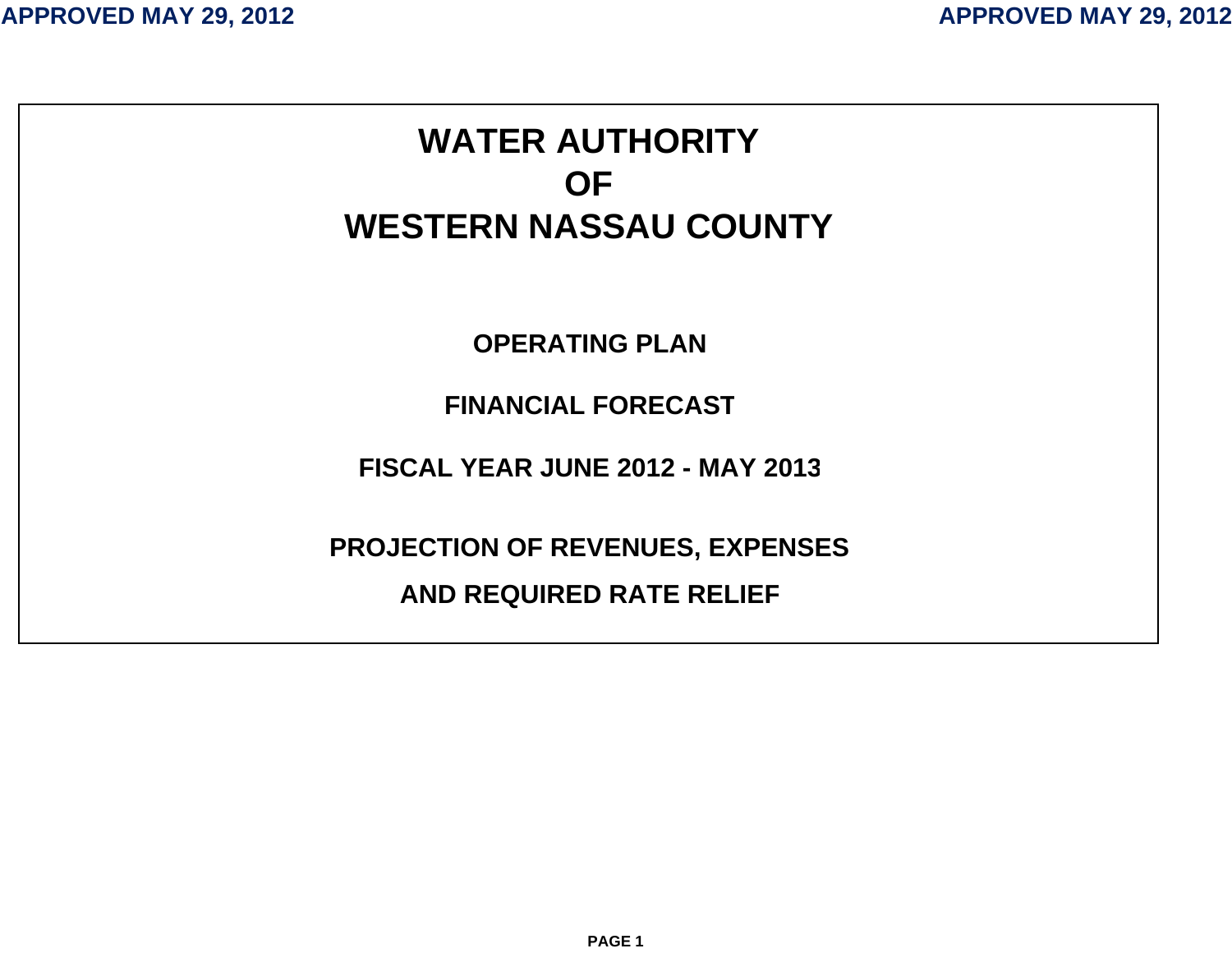## **Water Authority of Western Nassau Count y OPERATING PLANFISCAL YEAR JUNE 2012 - MAY 201 3 Table Of Contents**

| Title                                             | <b>Description</b>                                            | Page #         |
|---------------------------------------------------|---------------------------------------------------------------|----------------|
| <b>Summary of Revenue Requirement</b>             | Summary of Major Items included in Revenue Requirement        | 3              |
| <b>Debt Coverage Ratio</b>                        | <b>Calculation of Required Debt Coverage Ratio</b>            | 4              |
| <b>Total Operation &amp; Maintenance Expenses</b> | Proposed Plan vs. FY 2012 Operating Plan                      | 5              |
| <b>Production Expenses</b>                        | Proposed Plan vs. FY 2012 Operating Plan                      | 6              |
| <b>Transmission &amp; Distribution Expenses</b>   | Proposed Plan vs. FY 2012 Operating Plan                      | $\overline{7}$ |
| <b>Customer Service Expenses</b>                  | Proposed Plan vs. FY 2012 Operating Plan                      | 8              |
| <b>Administrative &amp; General Expenses</b>      | Proposed Plan vs. FY 2012 Operating Plan                      | 9              |
| <b>Total Operation &amp; Maintenance Expenses</b> | <b>Comparison to Fiscal Year Ended May 31, 2011</b>           | 10             |
| <b>APPENDIX A</b>                                 | <b>Breakdown of Required Rate Relief by Element</b>           | 11             |
| <b>APPENDIX B</b>                                 | <b>Summary of Change in Revenue Requirement</b>               | 12             |
| <b>PROPOSED TARIFF RATES</b>                      | <b>Proposed Old &amp; New Rates by Service Classification</b> | 13             |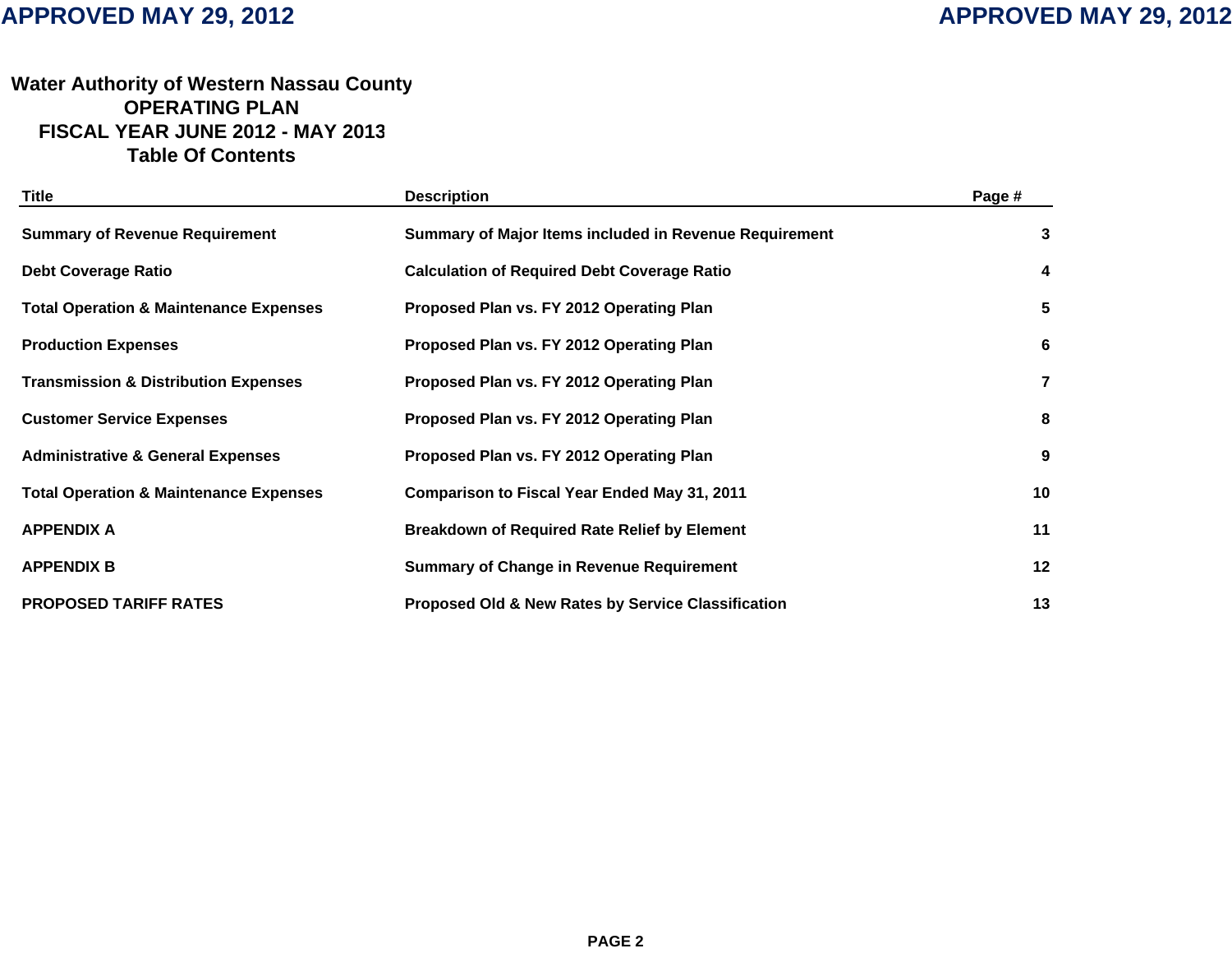### **Water Authority of Western Nassau Count y**

| <b>Summary of Revenue Requirement</b>    |                |                    |             |                    |                |               | Variance        |
|------------------------------------------|----------------|--------------------|-------------|--------------------|----------------|---------------|-----------------|
| <b>Fiscal Year</b>                       | <b>Tariffs</b> |                    | Op Plan     |                    | <b>Op Plan</b> | Op Plan       | <b>Before</b>   |
| $2012 - 13$                              | Projected      | <b>Adjustments</b> | $2012 - 13$ | <b>Rate Change</b> | $2012 - 13$    | $2011 - 12$   | <b>Increase</b> |
| <b>Operating Revenues:</b>               |                |                    |             |                    |                |               |                 |
| <b>Residential Water Sales</b>           | \$9,234,100    |                    | \$9,234,100 | \$445,590          | \$9,679,690    | \$9,230,100   | \$4,000         |
| <b>Commercial Water Sales</b>            | 1,663,300      |                    | 1,663,300   | 80,200             | 1,743,500      | 1,759,500     | (96, 200)       |
| <b>Municipal Hydrant Rentals</b>         | 1,913,900      |                    | 1,913,900   | 92,300             | 2,006,200      | 1,914,900     | (1,000)         |
| <b>Commercial Fire Sprinklers</b>        | 97,320         |                    | 97,320      | 4,700              | 102,020        | 97,500        | (180)           |
| <b>Water Sales</b>                       | 12,908,620     |                    | 12,908,620  | 622,790            | 13,531,410     | 13,002,000    | (93, 380)       |
| <b>Other Revenue</b>                     | 60,000         |                    | 60,000      |                    | 60,000         | 60,000        |                 |
| <b>Rate Subsidy</b>                      |                | 100,000            | 100,000     |                    | 100,000        | 100,000       |                 |
| <b>Rate Stabilization Contribution</b>   |                |                    |             |                    |                |               |                 |
| <b>Total Revenues</b>                    | 12,968,620     | 100,000            | 13,068,620  | 622,790            | 13,691,410     | 13,162,000    | (93, 380)       |
| <b>Operating Expenses:</b>               |                |                    |             |                    |                |               |                 |
| <b>Operations &amp; Maintenance</b>      | 8,436,660      |                    | 8,436,660   |                    | 8,436,660      | 8,175,510     | 261,150         |
| <b>Amortization of Plant</b>             | 1,267,000      |                    | 1,267,000   |                    | 1,267,000      | 1,170,000     | 97,000          |
| <b>Total Operating Expenses</b>          | 9,703,660      |                    | 9,703,660   |                    | 9,703,660      | 9,345,510     | 358,150         |
| <b>Total Utility Operating Margin</b>    | 3,264,960      | 100,000            | 3,364,960   | 622,790            | 3,987,750      | 3,816,490     | (451, 530)      |
| <b>Interest Charges &amp; Other:</b>     |                |                    |             |                    |                |               |                 |
| <b>Interest on Bonds</b>                 | 2,992,500      |                    | 2,992,500   |                    | 2,992,500      | 3,043,500     | (51,000)        |
| <b>Amortization of Debt Expense</b>      | 78,600         |                    | 78,600      |                    | 78,600         | 76,800        | 1,800           |
| <b>Transfer From Rate Fund</b>           |                |                    |             |                    |                |               |                 |
| Less: Interest & Other Income            | (864, 300)     |                    | (864, 300)  |                    | (864, 300)     | (1, 277, 000) | 412,700         |
| <b>Net Interest Charges</b>              | 2,206,800      |                    | 2,206,800   |                    | 2,206,800      | 1,843,300     | 363,500         |
| <b>Surplus (Deficit)</b>                 | \$1,058,160    | \$100,000          | \$1,158,160 | \$622,790          | \$1,780,950    | \$1,973,190   | (\$815,030)     |
| <b>Debt Coverage Ratio</b>               | 1.188          |                    | 1.210       |                    | 1.347          | 1.377         |                 |
| <b>Required Change in Rates</b>          |                |                    |             | 622,790            | 622,790        | 600,000       |                 |
| <b>Required Change in Revenue</b>        |                | 100,000            |             | 622,790            | 722,790        | 700,000       |                 |
| <b>Percentage Rate Change</b>            |                |                    |             | 4.82%              | 4.82%          | 4.84%         |                 |
| Subsidy %                                |                | 0.77%              |             |                    | 0.77%          | 0.81%         |                 |
| <b>Rate Stabilization %</b>              |                |                    |             |                    |                |               |                 |
| <b>Total Additional Revenue Required</b> |                | 0.77%              |             | 4.82%              | 5.60%          | 5.64%         |                 |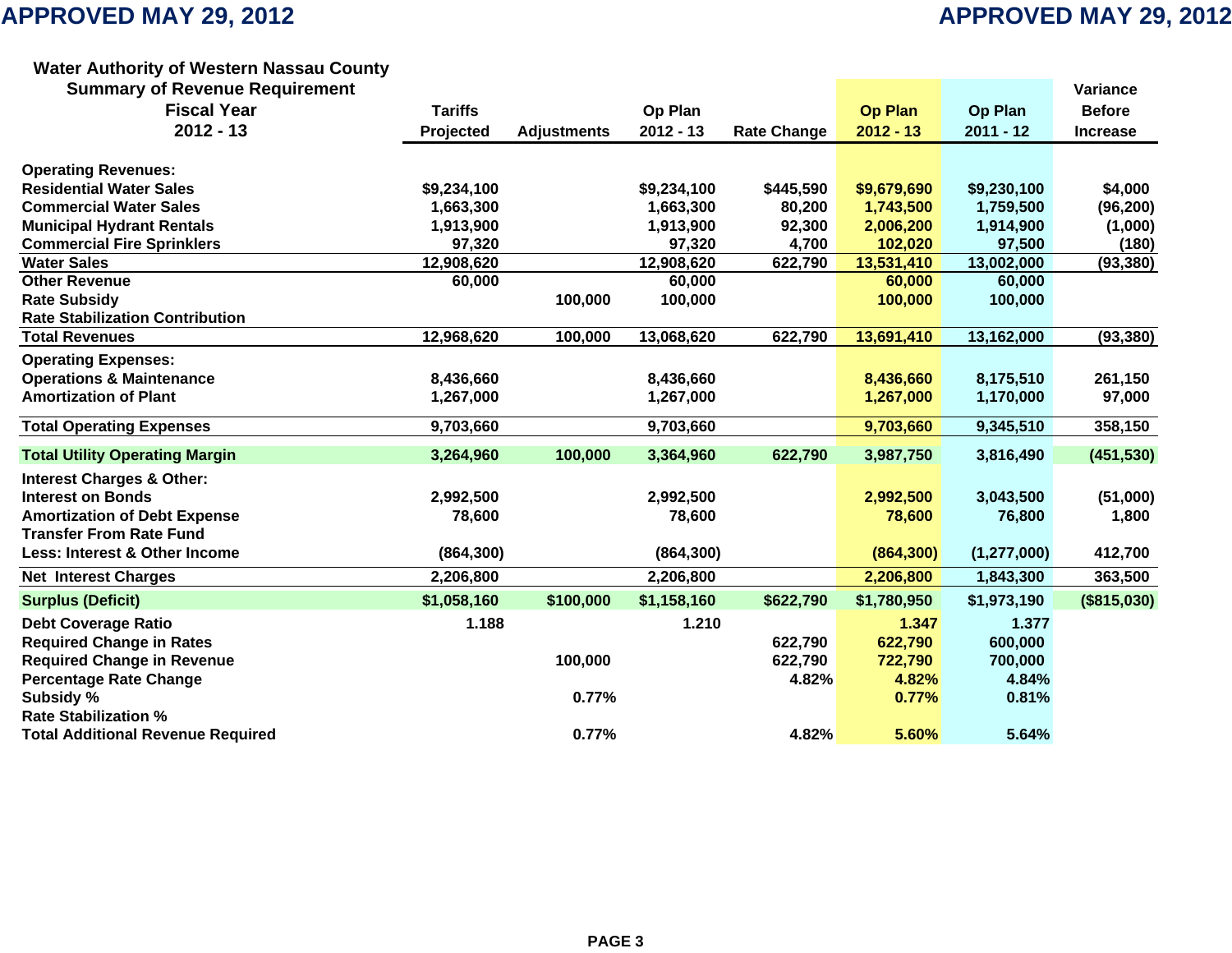## **Water Authority of Western Nassau Count y**

## **Debt Coverage Ratio**

**2012 - 13**

|                                       | Operating<br><b>Plan</b> | <b>Operating</b><br><b>Plan</b> | <b>Operating</b><br><b>Plan</b> | Operating<br>Plan |
|---------------------------------------|--------------------------|---------------------------------|---------------------------------|-------------------|
|                                       | <b>Current Rates</b>     | <b>Adjustments</b>              | <b>Rate Change</b>              | $2011 - 12$       |
| <b>Total Utility Operating Margin</b> | 3,264,960                | 3,364,960                       | 3,987,750                       | 3,816,490         |
| Add:                                  |                          |                                 |                                 |                   |
| (a Non-cash Items                     | 1,267,000                | 1,267,000                       | 1,267,000                       | 1,170,000         |
| Interest & Other Income               | 864,300                  | 864,300                         | 864,300                         | 1,277,000         |
| <b>Total Available for Coverage</b>   | 5,396,260                | 5,496,260                       | 6,119,050                       | 6,263,490         |
| <b>Debt Service:</b>                  |                          |                                 |                                 |                   |
| Interest on Revenue Bonds             | 2,992,500                | 2,992,500                       | 2,992,500                       | 3,043,500         |
| <b>Principle on Revenue Bonds</b>     | 1,550,000                | 1,550,000                       | 1,550,000                       | 1,505,000         |
| <b>Net Debt Service</b>               | 4,542,500                | 4,542,500                       | 4,542,500                       | 4,548,500         |
| Ratio                                 | 1.188                    | 1.210                           | 1.347                           | 1.377             |
|                                       |                          |                                 |                                 |                   |

**(a)Non-cash items are added back to Utility Operating Income and has no effect on the Debt Coverage Ratio.**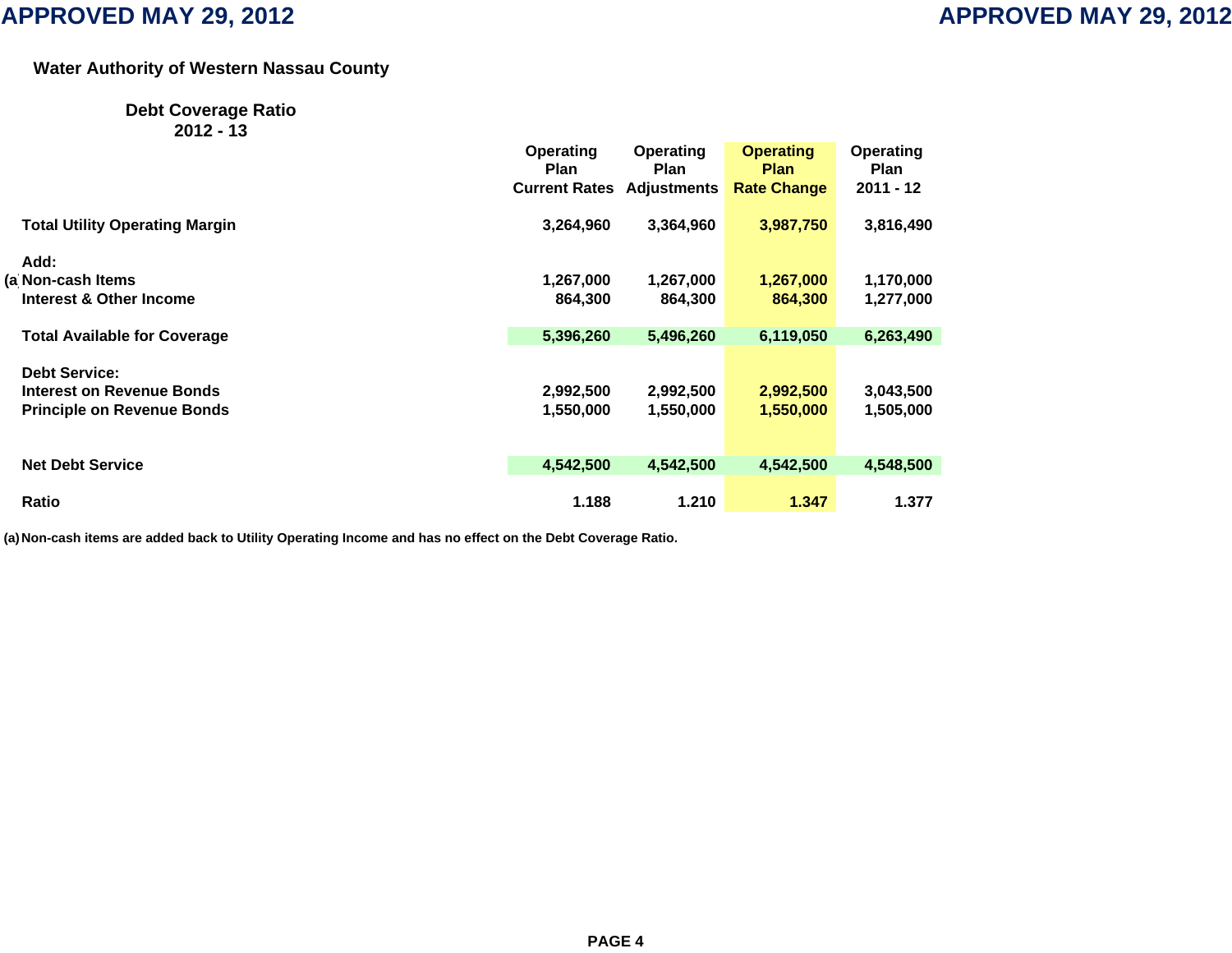| Proposed Plan vs. FY 2012 Operating Plan          | <b>Projected</b> | <b>Op Plan</b> |               |
|---------------------------------------------------|------------------|----------------|---------------|
| <b>Total Operation &amp; Maintenance Expenses</b> | $2012 - 13$      | $2011 - 12$    | <b>Change</b> |
| <b>Supervisory Salaries</b>                       | \$1,099,290      | \$1,083,360    | \$15,930      |
| <b>Non Supervisory Salaries</b>                   | 2,002,140        | 1,871,720      | 130,420       |
| <b>Payroll Overheads</b>                          | 1,627,300        | 1,559,390      | 67,910        |
| <b>Transportation</b>                             | 224,520          | 229,160        | (4,640)       |
| <b>Tools &amp; Work Equipment Charges</b>         | 3,430            | 4,380          | (950)         |
| <b>Materials &amp; Stores</b>                     | 57,440           | 48,210         | 9,230         |
| <b>Small Tools Including Uniforms</b>             | 44,780           | 28,470         | 16,310        |
| <b>Laboratory Charges</b>                         | 122,340          | 109,000        | 13,340        |
| <b>Chemicals</b>                                  | 205,300          | 192,000        | 13,300        |
| <b>Production Contractors</b>                     | 99,450           | 75,000         | 24,450        |
| <b>T &amp; D Contractors</b>                      | 109,200          | 111,000        | (1,800)       |
| <b>Billing and Inserting Contractor</b>           | 62,200           | 62,800         | (600)         |
| <b>Special Services</b>                           | 207,500          | 222,500        | (15,000)      |
| <b>Purchased Power</b>                            | 1,346,000        | 1,360,800      | (14, 800)     |
| <b>Building &amp; Yard Maintenance</b>            | 9,480            | 19,220         | (9,740)       |
| <b>Various Training and Education</b>             | 18,990           | 19,100         | (110)         |
| <b>Uncollectibles</b>                             | 15,000           | 15,000         |               |
| <b>Insurance Costs</b>                            | 251,900          | 262,400        | (10, 500)     |
| <b>General Office Supplies &amp; Expenses</b>     | 79,500           | 83,700         | (4, 200)      |
| <b>Information Systems</b>                        | 227,600          | 231,700        | (4, 100)      |
| <b>Administrative Costs</b>                       | 34,720           | 31,900         | 2,820         |
| <b>Central Operations Office</b>                  | 476,080          | 422,400        | 53,680        |
| <b>Production Miscellaneous</b>                   | 29,000           | 31,000         | (2,000)       |
| <b>T &amp; D Miscellaneous</b>                    | 64,000           | 80,100         | (16, 100)     |
| <b>Customer Service Miscellaneous</b>             | 19,500           | 21,200         | (1,700)       |
| <b>Total Summary by Functional Cost</b>           | \$8,436,660      | \$8,175,510    | \$261,150     |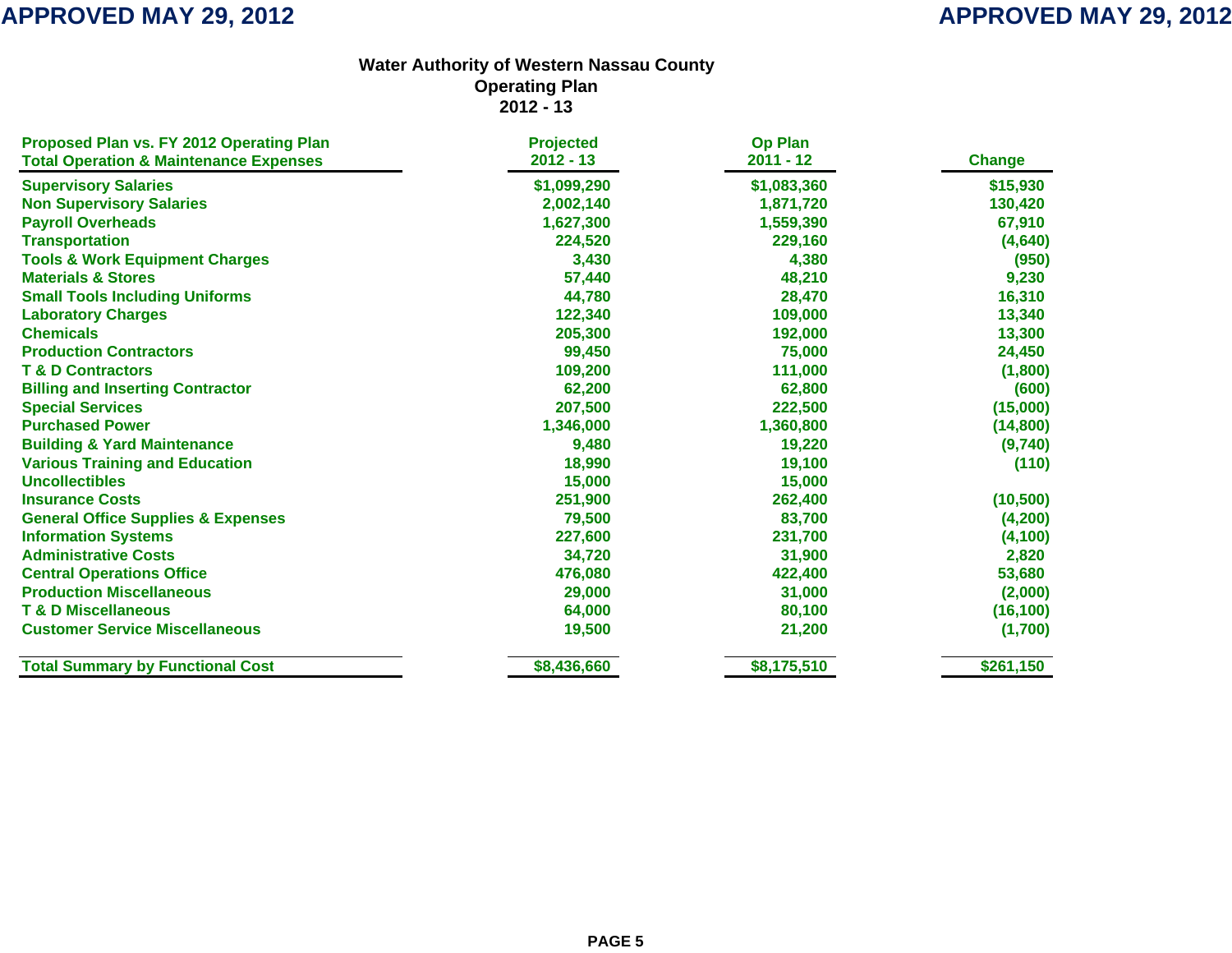| Proposed Plan vs. FY 2012 Operating Plan<br><b>Production Expenses</b>                  | <b>Projected</b><br>$2012 - 13$ | <b>Op Plan</b><br>$2011 - 12$ | <b>Change</b> |
|-----------------------------------------------------------------------------------------|---------------------------------|-------------------------------|---------------|
| (Source of Supply, Pumping and Water Treatment Expenses)<br><b>Supervisory Salaries</b> | \$339,760                       | \$339,220                     | \$540         |
| <b>Non Supervisory Salaries</b>                                                         | 638,320                         | 612,200                       | 26,120        |
| <b>Payroll Overheads - Production</b>                                                   | 513,180                         | 502,070                       | 11,110        |
| <b>Transportation</b>                                                                   | 105,140                         | 109,520                       | (4, 380)      |
| <b>Materials</b>                                                                        | 21,130                          | 6,150                         | 14,980        |
| <b>Small Tools including Uniforms</b>                                                   | 22,580                          | 20,000                        | 2,580         |
| <b>Tools &amp; Work Equipment</b>                                                       |                                 | 120                           | (120)         |
| <b>Laboratory Charges</b>                                                               | 122,340                         | 109,000                       | 13,340        |
| <b>Chemicals</b>                                                                        | 205,300                         | 192,000                       | 13,300        |
| <b>Contractors:</b>                                                                     |                                 |                               |               |
| <b>Pump Repairs &amp; Maintenance</b>                                                   | 40,250                          | 28,250                        | 12,000        |
| <b>Structures and Improvements</b>                                                      | 30,050                          | 23,000                        | 7,050         |
| <b>Water Treatment</b>                                                                  | 20,400                          | 15,000                        | 5,400         |
| <b>VOC Towers Maintenance</b>                                                           | 8,750                           | 8,750                         |               |
| <b>Purchased Power</b>                                                                  | 1,346,000                       | 1,360,800                     | (14,800)      |
| <b>Snow Removal &amp; Ground Maintenance</b>                                            | 7,480                           | 14,220                        | (6, 740)      |
| <b>Miscellaneous Voucher Purchases:</b>                                                 |                                 |                               |               |
| <b>Pumping Equipment</b>                                                                | 14,000                          | 16,000                        | (2,000)       |
| <b>Structures &amp; Improvements</b>                                                    | 15,000                          | 15,000                        |               |
| <b>Water Treatment Supplies</b>                                                         |                                 |                               |               |
| <b>Total Production Expenses</b>                                                        | \$3,449,680                     | \$3,371,300                   | \$78,380      |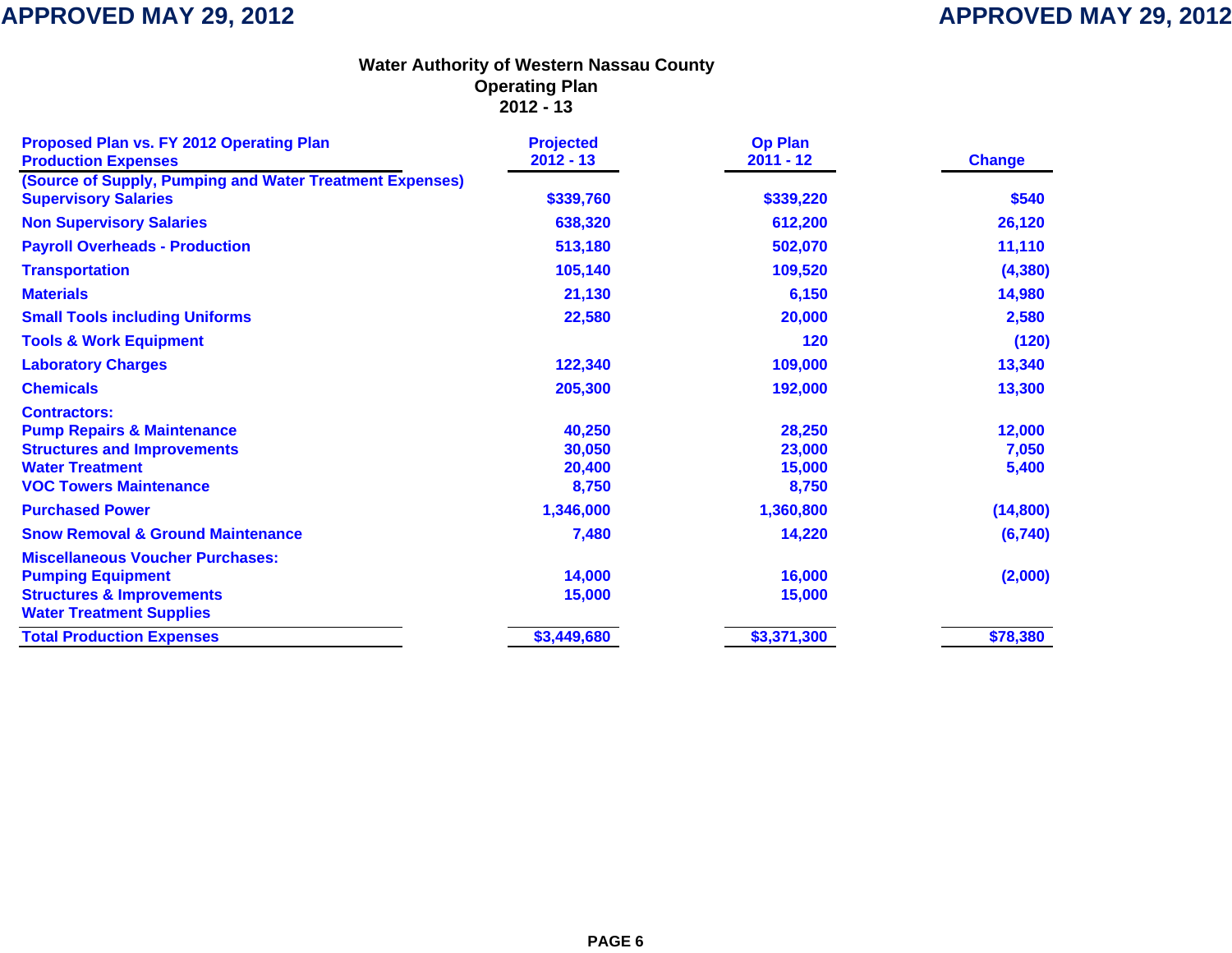| Proposed Plan vs. FY 2012 Operating Plan<br><b>Transmission &amp; Distribution Expenses</b> | <b>Projected</b><br>$2012 - 13$ | <b>Op Plan</b><br>$2011 - 12$ | <b>Change</b> |
|---------------------------------------------------------------------------------------------|---------------------------------|-------------------------------|---------------|
| <b>Supervisory Salaries</b>                                                                 | \$122,620                       | \$123,090                     | (\$470)       |
| <b>Non Supervisory Salaries</b>                                                             | 756,420                         | 678,450                       | 77,970        |
| <b>Payroll Overheads - T &amp; D</b>                                                        | 461,230                         | 422,970                       | 38,260        |
| <b>Transportation</b>                                                                       | 90,630                          | 89,530                        | 1,100         |
|                                                                                             |                                 |                               |               |
| <b>Tools &amp; Work Equipment</b>                                                           | 3,430                           | 4,020                         | (590)         |
| <b>Materials</b>                                                                            | 33,530                          | 39,500                        | (5,970)       |
| <b>Small Tools including Uniforms</b>                                                       | 17,510                          | 5,000                         | 12,510        |
| <b>Tank Repair &amp; Painting</b>                                                           |                                 |                               |               |
| <b>Contractor Charges:</b>                                                                  |                                 |                               |               |
| <b>Paving Contractors</b>                                                                   | 54,000                          | 51,000                        | 3,000         |
| <b>Mark Out Contractors</b>                                                                 | 55,200                          | 60,000                        | (4,800)       |
| <b>Carting Refuse From Station 44</b>                                                       | 20,000                          | 25,000                        | (5,000)       |
| <b>Engineering Services</b>                                                                 | 20,000                          | 20,000                        |               |
| <b>Miscellaneous Voucher Purchases:</b>                                                     |                                 |                               |               |
| <b>Removing &amp; Resetting Meters</b>                                                      | 100                             | 1,200                         | (1, 100)      |
| <b>Boring Samples</b>                                                                       | 5,000                           | 5,000                         |               |
| <b>T &amp; D - Maintenance</b>                                                              |                                 |                               |               |
| <b>Mains</b>                                                                                | 4,200                           | 2,400                         | 1,800         |
| <b>Services</b>                                                                             | 28,700                          | 41,500                        | (12, 800)     |
| <b>Hydrants</b>                                                                             | 6,000                           | 5,000                         | 1,000         |
| <b>Total Transmission &amp; Distribution Expenses</b>                                       | \$1,678,570                     | \$1,573,660                   | \$104,910     |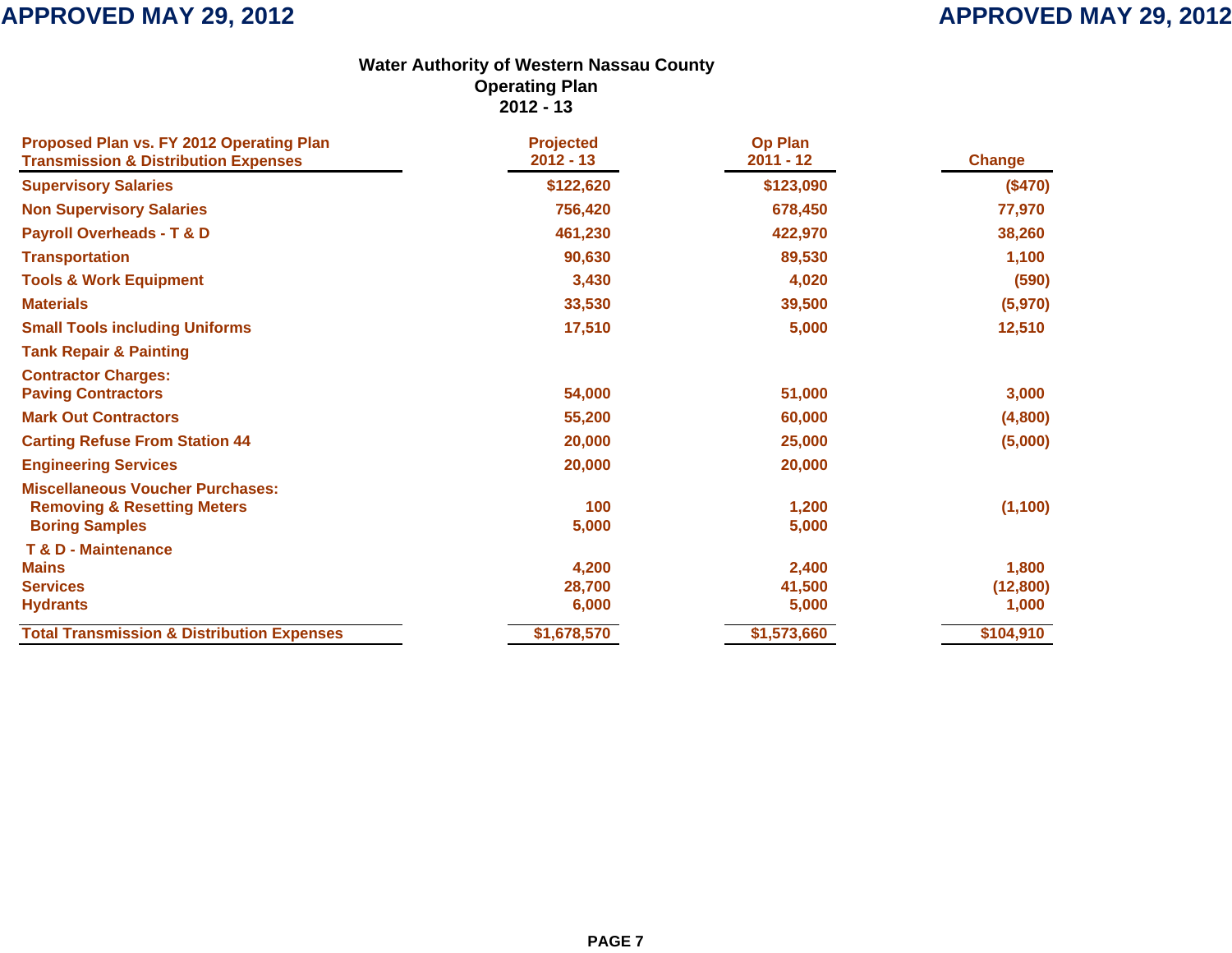| Proposed Plan vs. FY 2012 Operating Plan<br><b>Customer Service Expenses</b>                                                                                                                                                                                                                                                        | <b>Projected</b><br>$2012 - 13$                           | <b>Op Plan</b><br>$2011 - 12$                          | <b>Change</b>                          |
|-------------------------------------------------------------------------------------------------------------------------------------------------------------------------------------------------------------------------------------------------------------------------------------------------------------------------------------|-----------------------------------------------------------|--------------------------------------------------------|----------------------------------------|
| <b>Supervisory Salaries - Office</b>                                                                                                                                                                                                                                                                                                | \$169,040                                                 | \$164,510                                              | \$4,530                                |
| <b>Non Supervisory Salaries</b>                                                                                                                                                                                                                                                                                                     | 446,880                                                   | 447,920                                                | (1,040)                                |
| <b>Payroll Overheads - Customer Service</b>                                                                                                                                                                                                                                                                                         | 323,170                                                   | 323,180                                                | (10)                                   |
| <b>Transportation</b>                                                                                                                                                                                                                                                                                                               | 15,810                                                    | 18,440                                                 | (2,630)                                |
| <b>Materials</b>                                                                                                                                                                                                                                                                                                                    | 970                                                       | 2,080                                                  | (1, 110)                               |
| <b>Small Tools including Uniforms - Operations</b>                                                                                                                                                                                                                                                                                  | 3,860                                                     | 3,000                                                  | 860                                    |
| <b>Tools &amp; Work</b>                                                                                                                                                                                                                                                                                                             |                                                           | 120                                                    | (120)                                  |
| <b>Information Systems:</b><br><b>MUPS Software Maintenance &amp; Support</b><br><b>Info Systems Equipment Maintenance</b><br><b>Miscellaneous Data Processing Costs</b><br><b>Uncollectibles</b><br><b>Billing and Inserting Contractor</b><br><b>Annual Water Supply Statement</b><br><b>Rights &amp; Responsibility Brochure</b> | 196,500<br>20,000<br>11,100<br>15,000<br>62,200<br>11,000 | 208,500<br>22,900<br>300<br>15,000<br>62,800<br>11,000 | (12,000)<br>(2,900)<br>10,800<br>(600) |
| <b>Customer Outreach</b>                                                                                                                                                                                                                                                                                                            | 5,000                                                     | 5,000                                                  |                                        |
| <b>Miscellaneous Voucher Purchases:</b><br><b>Meter Reading</b><br><b>Billing &amp; Accounting</b>                                                                                                                                                                                                                                  | 6,800<br>12,700                                           | 6,800<br>14,400                                        | (1,700)                                |
| <b>Total Customer Service Expenses</b>                                                                                                                                                                                                                                                                                              | \$1,300,030                                               | \$1,305,950                                            | (\$5,920)                              |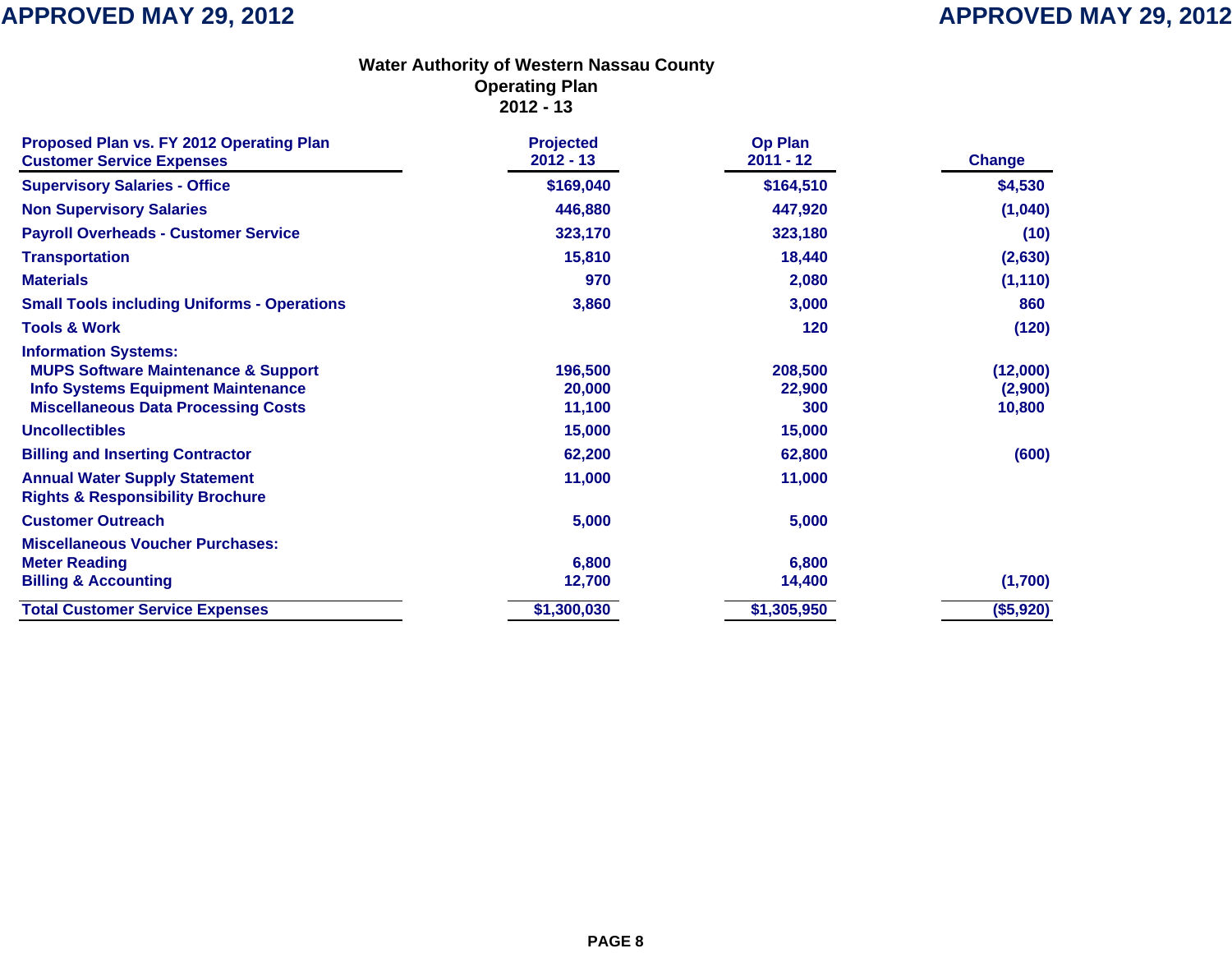| Proposed Plan vs. FY 2012 Operating Plan           | <b>Projected</b> | <b>Op Plan</b> |               |
|----------------------------------------------------|------------------|----------------|---------------|
| <b>Administrative &amp; General Expenses</b>       | $2012 - 13$      | $2011 - 12$    | <b>Change</b> |
| <b>Supervisory Salaries</b>                        | \$442,590        | \$430,750      | \$11,840      |
| <b>Chairman Salary</b>                             | 25,280           | 25,790         | (510)         |
| <b>Non Supervisory Salaries</b>                    | 160,520          | 133,150        | 27,370        |
| <b>Payroll Overheads - Administrative</b>          | 329,720          | 311,170        | 18,550        |
| <b>Transportation</b>                              | 12,940           | 11,670         | 1,270         |
| <b>Small Tools</b>                                 | 830              | 470            | 360           |
| <b>Tools &amp; Work</b>                            |                  | 120            | (120)         |
| <b>Materials</b>                                   | 1,810            | 480            | 1,330         |
| <b>Legal Services</b>                              | 139,000          | 154,000        | (15,000)      |
| <b>Audit &amp; Actuarial Fees</b>                  | 32,500           | 32,500         |               |
| <b>General Liability Insurance</b>                 | 206,800          | 224,600        | (17, 800)     |
| <b>Property Insurance</b>                          | 45,100           | 37,800         | 7,300         |
| <b>Building &amp; Yard Maintenance</b>             | 2,000            | 5,000          | (3,000)       |
| <b>Central Operations Office:</b>                  |                  |                |               |
| <b>Lease Payments</b>                              | 264,000          | 252,000        | 12,000        |
| <b>Property Taxes</b>                              | 68,300           | 77,900         | (9,600)       |
| <b>Office Repairs &amp; Lease Requirements</b>     | 65,600           | 4,700          | 60,900        |
| <b>Electric &amp; Heating</b>                      | 61,350           | 70,000         | (8,650)       |
| <b>Cleaning Service</b>                            | 7,500            | 7,500          |               |
| <b>Carting Refuse Costs</b>                        | 2,500            | 2,500          |               |
| <b>HVAC Maintenance Contract</b>                   | 5,000            | 6,000          | (1,000)       |
| <b>Fire Inspections</b>                            | 630              | 600            | 30            |
| <b>Pest Control</b>                                | 1,200            | 1,200          |               |
| <b>Administrative Voucher Charges:</b>             |                  |                |               |
| <b>Various Training and Education</b>              | 18,690           | 18,700         | (10)          |
| <b>Industry Related Conferences/Meetings</b>       | 300              | 400            | (100)         |
| <b>Telephone Charges</b>                           | 50,700           | 53,300         | (2,600)       |
| <b>Office Postage</b>                              | 11,000           | 10,500         | 500           |
| <b>Office Machine Supplies/Expense</b>             | 17,800           | 19,900         | (2, 100)      |
| <b>Dues, Memberships &amp; Licenses</b>            | 15,020           | 13,900         | 1,120         |
| <b>Public/Legal Notices</b>                        | 4,700            | 7,100          | (2,400)       |
| <b>Bond Trustee Fees</b>                           | 6,600            | 3,200          | 3,400         |
| <b>Employee Programs</b>                           | 6,350            | 5,600          | 750           |
| <b>Miscellaneous Administrative</b>                | 2,050            | 2,100          | (50)          |
| <b>Total Administrative &amp; General Expenses</b> | \$2,008,380      | \$1,924,600    | \$83,780      |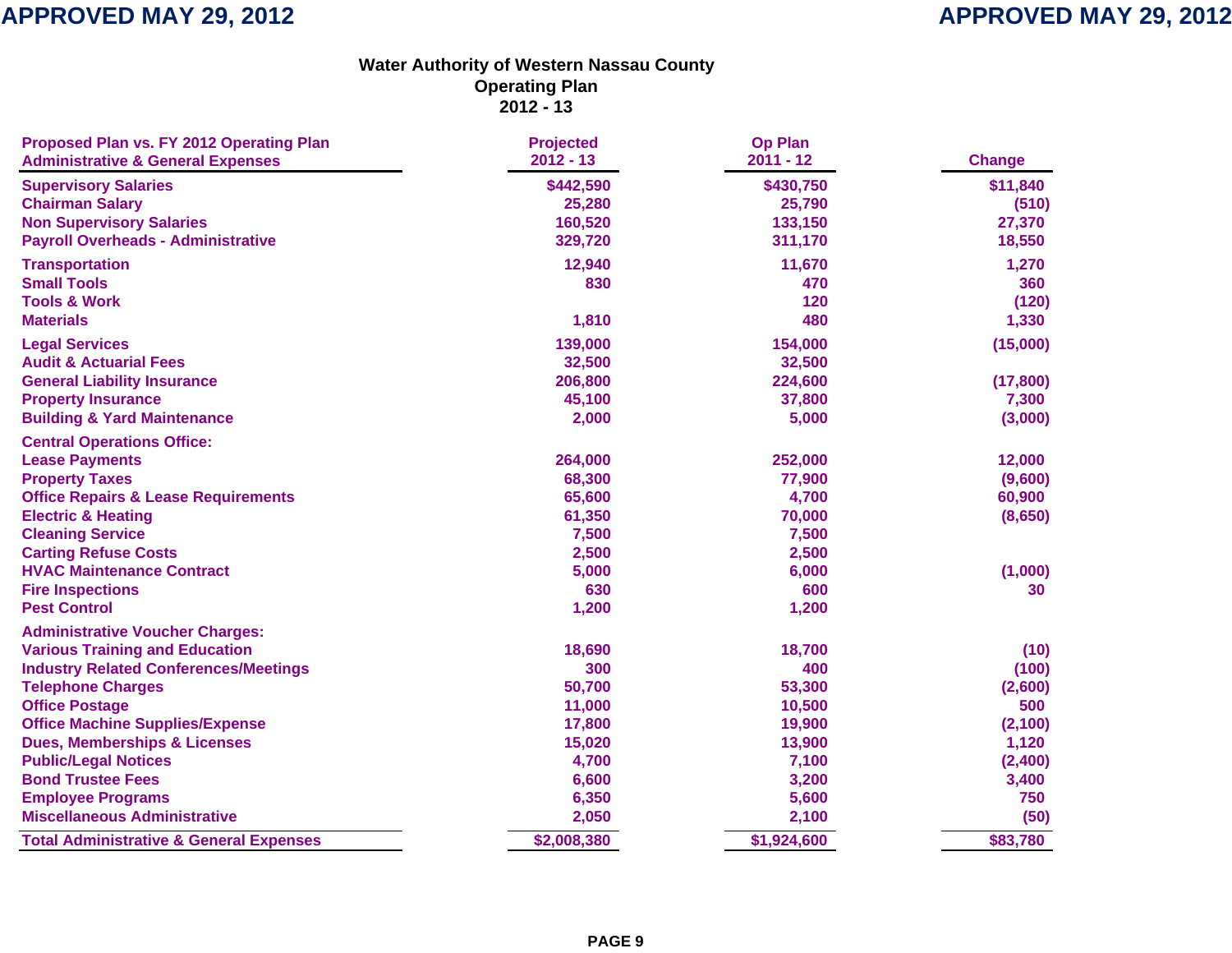| <b>Comparison to Fiscal Year Ended May 31, 2011</b> | <b>Projected</b> | <b>Actuals</b> |               |
|-----------------------------------------------------|------------------|----------------|---------------|
| <b>Total Operation &amp; Maintenance Expenses</b>   | $2012 - 13$      | <b>FY 2011</b> | <b>Change</b> |
| <b>Supervisory Salaries</b>                         | \$1,099,290      | \$992,826      | \$106,464     |
| <b>Non Supervisory Salaries</b>                     | 2,002,140        | 1,865,068      | 137,072       |
| <b>Payroll Overheads</b>                            | 1,627,300        | 1,390,786      | 236,514       |
| <b>Transportation</b>                               | 224,520          | 221,529        | 2,991         |
| <b>Tools &amp; Work Equipment Charges</b>           | 3,430            | 4,745          | (1, 315)      |
| <b>Materials &amp; Stores</b>                       | 57,440           | 107,799        | (50, 359)     |
| <b>Small Tools Including Uniforms</b>               | 44,780           | 33,849         | 10,931        |
| <b>Laboratory Charges</b>                           | 122,340          | 80,350         | 41,990        |
| <b>Chemicals</b>                                    | 205,300          | 249,528        | (44, 228)     |
| <b>Production Contractors</b>                       | 99,450           | 46,552         | 52,898        |
| <b>T &amp; D Contractors</b>                        | 109,200          | 144,610        | (35, 410)     |
| <b>Billing and Inserting Contractor</b>             | 62,200           | 65,509         | (3, 309)      |
| <b>Special Services</b>                             | 207,500          | 199,565        | 7,935         |
| <b>Purchased Power</b>                              | 1,346,000        | 1,393,123      | (47, 123)     |
| <b>Building &amp; Yard Maintenance</b>              | 9,480            | 13,177         | (3,697)       |
| <b>Various Training and Education</b>               | 18,990           | 4,603          | 14,387        |
| <b>Uncollectibles</b>                               | 15,000           | 15,342         | (342)         |
| <b>Insurance Costs</b>                              | 251,900          | 219,105        | 32,795        |
| <b>General Office Supplies &amp; Expenses</b>       | 79,500           | 85,337         | (5,837)       |
| <b>Information Systems</b>                          | 227,600          | 224,963        | 2,637         |
| <b>Administrative Costs</b>                         | 34,720           | 31,190         | 3,530         |
| <b>Central Operations Office</b>                    | 476,080          | 382,211        | 93,869        |
| <b>Production Miscellaneous</b>                     | 29,000           | 9,134          | 19,866        |
| <b>T &amp; D Miscellaneous</b>                      | 64,000           | 42,050         | 21,950        |
| <b>Customer Service Miscellaneous</b>               | 19,500           | 20,413         | (913)         |
| <b>Total Summary by Functional Cost</b>             | \$8,436,660      | \$7,843,364    | \$593,296     |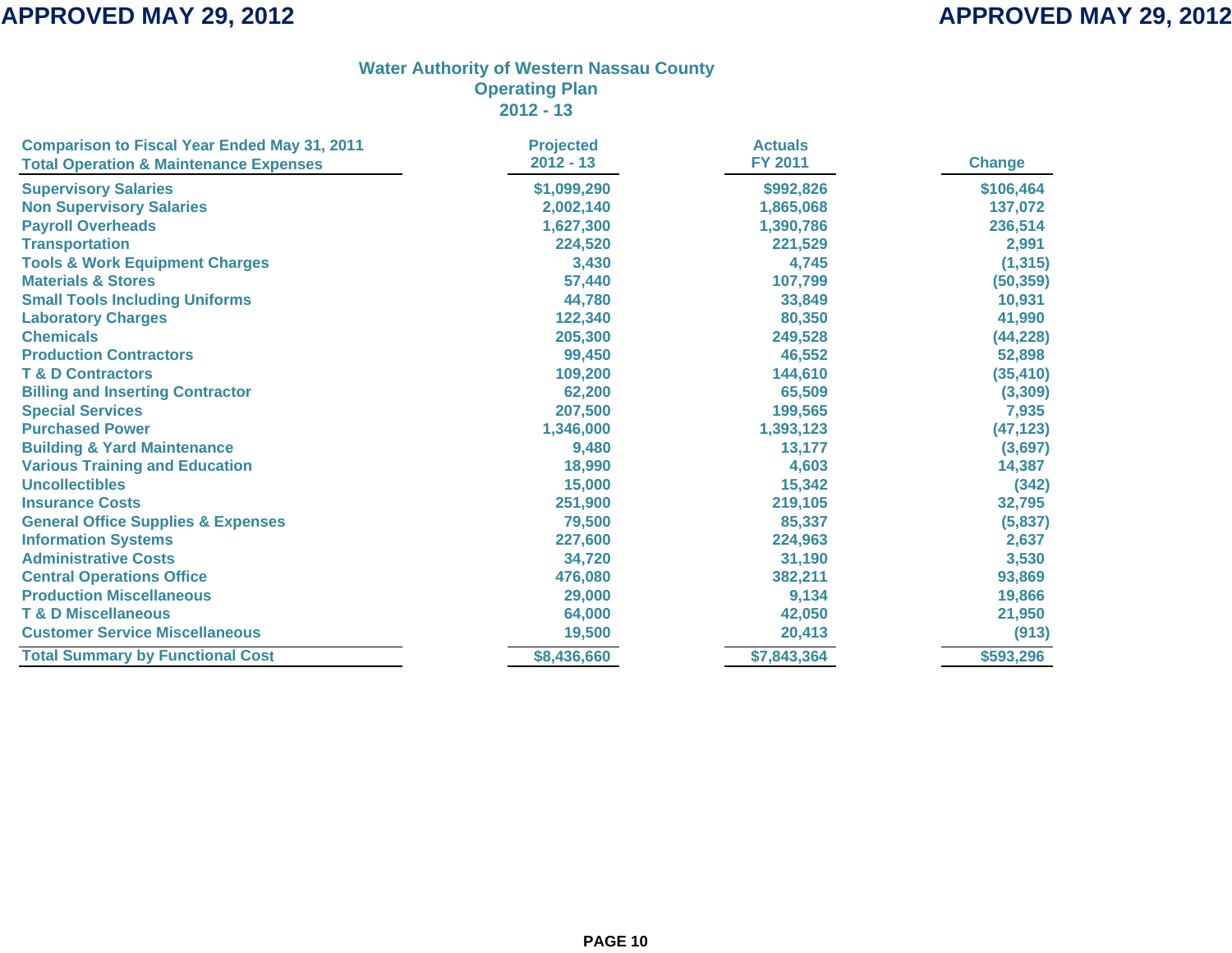## **APPENDIX A**

### **Water Authority of Western Nassau Count y Operating Plan 2012 - 13 Breakdown of Required Rate Relief by Element**

| Category                                      | <b>Fiscal Year</b><br>$2011 - 12$ | <b>Fiscal Year</b><br>$2010 - 11$ | Change     |
|-----------------------------------------------|-----------------------------------|-----------------------------------|------------|
|                                               |                                   |                                   |            |
| (b) Operating Revenues:                       | \$13,068,620                      | \$13,162,000                      | (\$93,380) |
| <b>Operation &amp; Maintenance Expenses:</b>  |                                   |                                   |            |
| Labor                                         | 3,101,430                         | 2,955,080                         | 146,350    |
| <b>Employee Benefits</b>                      | 1,627,300                         | 1,559,390                         | 67,910     |
| <b>Power</b>                                  | 1,346,000                         | 1,360,800                         | (14, 800)  |
| <b>Office Operations</b>                      | 783,180                           | 737,800                           | 45,380     |
| <b>Transportation, Tools &amp; Materials</b>  | 339,650                           | 329,440                           | 10,210     |
| <b>Chemicals</b>                              | 205,300                           | 192,000                           | 13,300     |
| <b>Insurance</b>                              | 251,900                           | 262,400                           | (10, 500)  |
| <b>Contractors</b>                            | 600,690                           | 580,300                           | 20,390     |
| <b>Other O&amp;M</b>                          | 181,210                           | 198,300                           | (17,090)   |
| (a) Total Operation & Maintenance             | 8,436,660                         | 8,175,510                         | 261,150    |
| <b>Financing Activity</b>                     |                                   |                                   |            |
| (a) Interest & Other Income                   | 864,300                           | 1,277,000                         | (412,700)  |
| <b>Debt Requirements:</b>                     |                                   |                                   |            |
| <b>Interest Expense</b>                       | 2,992,500                         | 3,043,500                         | (51,000)   |
| <b>Principal Repayment</b>                    | 1,550,000                         | 1,505,000                         | 45,000     |
| <b>Total Debt Service</b>                     | 4,542,500                         | 4,548,500                         | (6,000)    |
| <b>Required Return on Debt</b>                | 1,576,550                         | 1,714,990                         | (138, 440) |
| (a) Required Debt Coverage                    | 6,119,050                         | 6,263,490                         | (144, 440) |
| (a) Total Revenue Required Before Adjustments | 13,691,410                        | 13,162,000                        | 529,410    |
| (b) Revenue Adjustments                       |                                   | (93, 380)                         | 93,380     |
| <b>Total Revenue Required</b>                 | \$13,691,410                      | \$13,068,620                      | \$622,790  |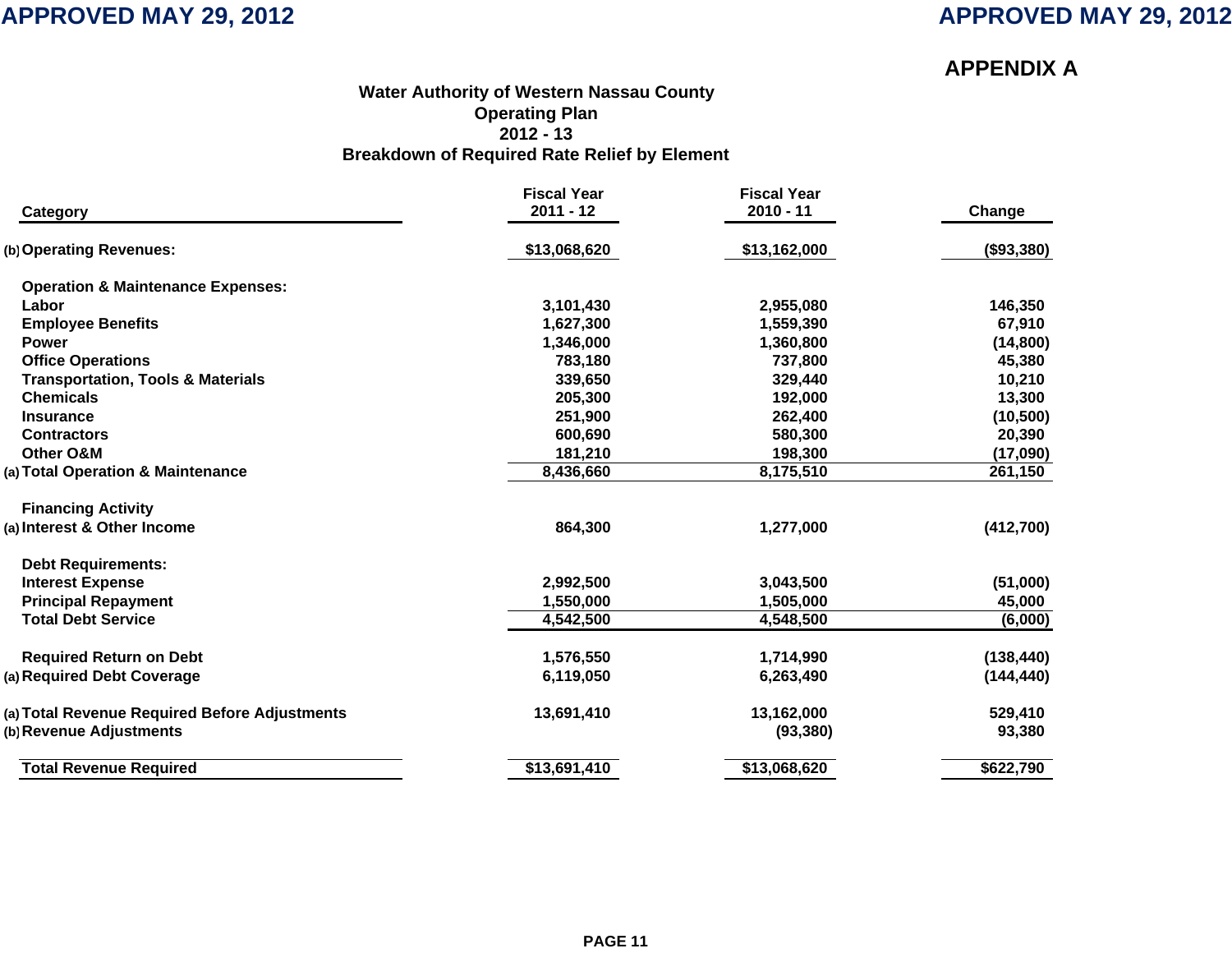## **APPENDIX B**

### **Water Authority of Western Nassau Count y Operating Plan 2012 - 13 Summary of Change in Revenue Requirement**

| \$13,002,000 |       |
|--------------|-------|
| 12,908,620   |       |
| (93, 380)    |       |
|              |       |
| (93, 380)    |       |
|              |       |
| 4,000        |       |
| (96, 200)    |       |
| (1, 180)     |       |
| (93, 380)    |       |
|              |       |
| 93,380       | 0.72% |
| 261,150      | 2.02% |
| 268,260      | 2.08% |
| 622,790      | 4.82% |
|              |       |
| \$622,790    | 4.82% |
|              |       |